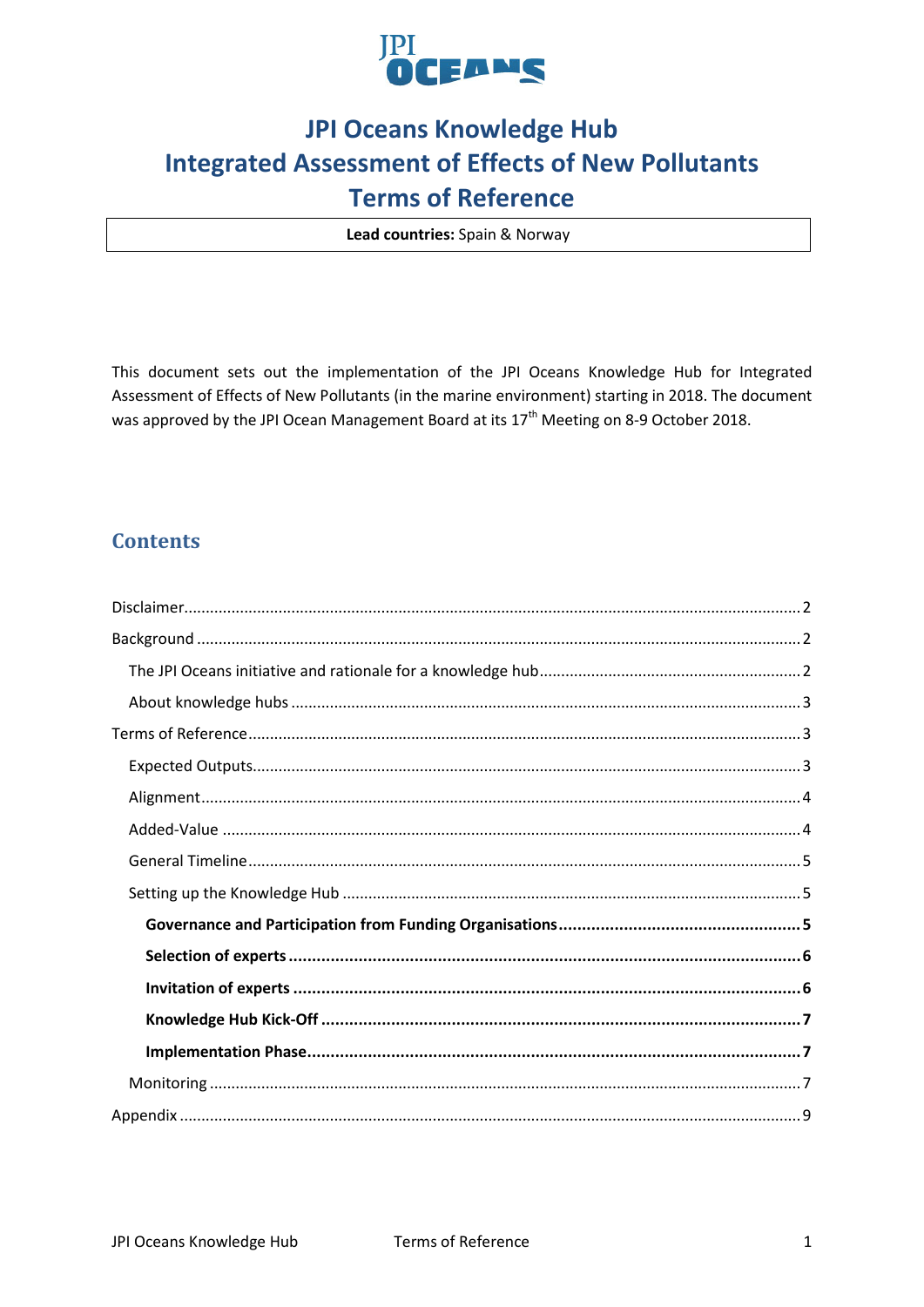

## <span id="page-1-0"></span>Disclaimer

This publication represents only the consolidated view of JPI Oceans and not necessarily the views of individual JPI Oceans member countries.

## <span id="page-1-1"></span>Background

## <span id="page-1-2"></span>**The JPI Oceans initiative and rationale for a knowledge hub**

One of the ten areas of the JPI Oceans Strategic Research and Innovation Agenda (SRIA) concerns 'Interdisciplinary Research for Good Environmental Status'. This is linked to the scientific information needs to implement environmental legislation.

The Water and Marine Strategy Framework Directives (WFD and MSFD) have established mechanisms to evaluate 'chemical quality' such as Environmental Quality Standards (EQS) for chemical hazardous substances. The 'substance by substance' approach of EQS requires a sound basis in relevant ecotoxicological data. However, even for known contaminants, sometimes assessment is very onerous due to e.g. the need to compare with very low limit values (which are based on known ecotoxicological information but also reflect uncertainty factors introduced as a safety when there is an absence of good ecotoxicological data, which is the case for marine biota).This means that a significant part of monitoring efforts is already so expensive that it often puts a break on any prospects of extending or redirecting the scope of routine monitoring. As a result, the current monitoring approaches may not address the total risk from chemical substances in a balanced way.

Member States have generally identified that better tools are required to address efficiently the monitoring and evaluation of chemical pollution especially in view of the new pollutants reaching the marine environment. The currently available effect-based assessment systems suffer from scarcity of marine, effect-related data in general and from ecotoxicological data related to target monitoring matrices such as sediment and biota in particular.

Monitoring and evaluation methods directly based on biological effects of (certain groups of) contaminants have been elaborated in recent decades but have found relatively limited uptake in regular official monitoring programmes in Europe.

Existing integrated assessment methodologies, which aim to broaden the scope and coverage of the monitoring and assessment procedures for chemical status, are also considered to be too costly as a basis for regulatory use.

Hence there is a pressing need to improve the methodological basis for marine chemical status assessment, e.g. by focusing on increasing the efficiency of integrated assessment methodologies. In this development, scientists should at the same time pay full attention to the need to ensure that any new method can only be successful when it is accepted and trusted by society.

JPI Oceans intends to mobilize sufficient scientific critical mass to address this challenge, by: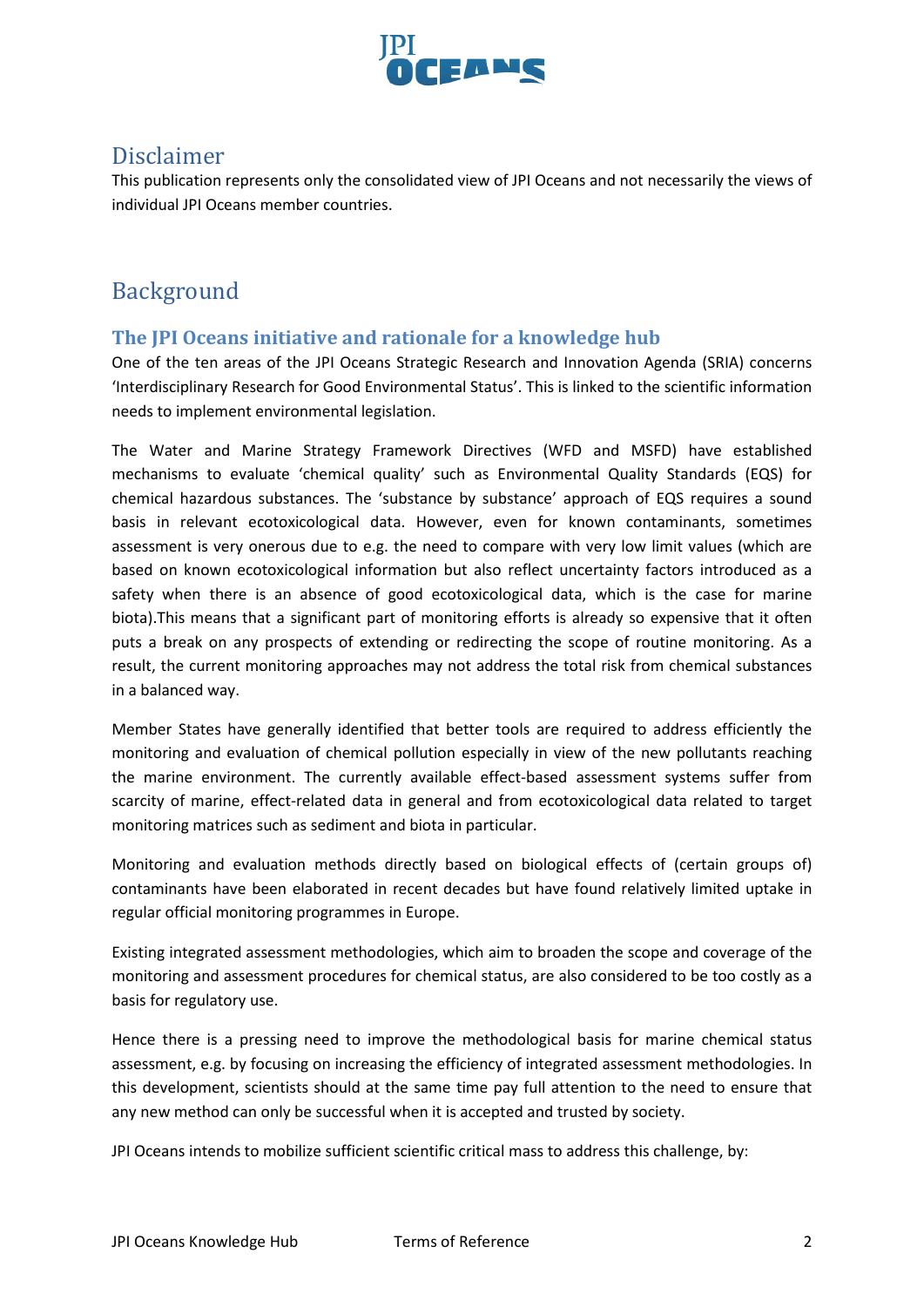

- finding appropriate scientific critical evaluators /Principal Investigator (PI) leaders for coordination work of the joint action;
- improving the exchange of ongoing activities on ecotoxicological research with monitoring institutions;
- building human and technical capacity in ecotoxicological research;
- providing a platform for dialogue among scientists to address the question of efficiency of possible integrated methods in view of their more widespread application
- contribute so that the resulting scientific conclusions are used by environmental authorities, finally leading to adjustment of their monitoring activities.

## <span id="page-2-0"></span>**About knowledge hubs**

Knowledge hubs are networks consisting of selected experts from JPI member countries. Each participating country is responsible for nomination and funding (in-kind and/or cash) of experts that join the network. The knowledge hub instrument aims at developing a well-balanced network of members providing all the expertise required to reach the defined goals. Each knowledge hub may have different goals, approaches and expected outcomes. However, in general a knowledge hub:

- is flexible and can address different aspects and needs of a range of stakeholders (from researchers to policymakers);
- is able to draw on existing national programs and ongoing European projects, and can concentrate on knowledge gaps;
- could leverage financial resources matching cash and in-kind contributions;
- conducts networking activities to define research gaps and challenges;
- is time-limited: it is created with specific terms of reference and ceases to exist when the parent body that created the knowledge hub considers that the work is completed or that continuation of the knowledge hub would no longer have sufficient purpose.

## <span id="page-2-1"></span>Terms of Reference

The Knowledge Hub builds a network of selected research groups within a specified research area. This network will establish a critical mass of research, integration and sharing of knowledge, infrastructures, data and modelling tools, training and capacity building, in addition to improved communication and networking between the scientific community and policy makers.

## <span id="page-2-2"></span>**Expected Outputs**

As an outcome of this networking and information exchange, the JPI Oceans Knowledge Hub will generate a report presenting the currently most appropriate methodology(-ies) for integrated assessments of effects of new pollutants, taking account of the above rationale for a knowledge hub. Further an overview of relevant improvements and refinements of existing methodology(-ies) will be given. This includes also research found necessary for improved effect/hazard studies, monitoring and sampling on the level of new and emerging pollutants. It is anticipated that a set of political, economic and social dimensions will be included as the source and impact of pollutants are utterly linked with society.

The report should provide specific recommendations to actions that can be taken by JPI Oceans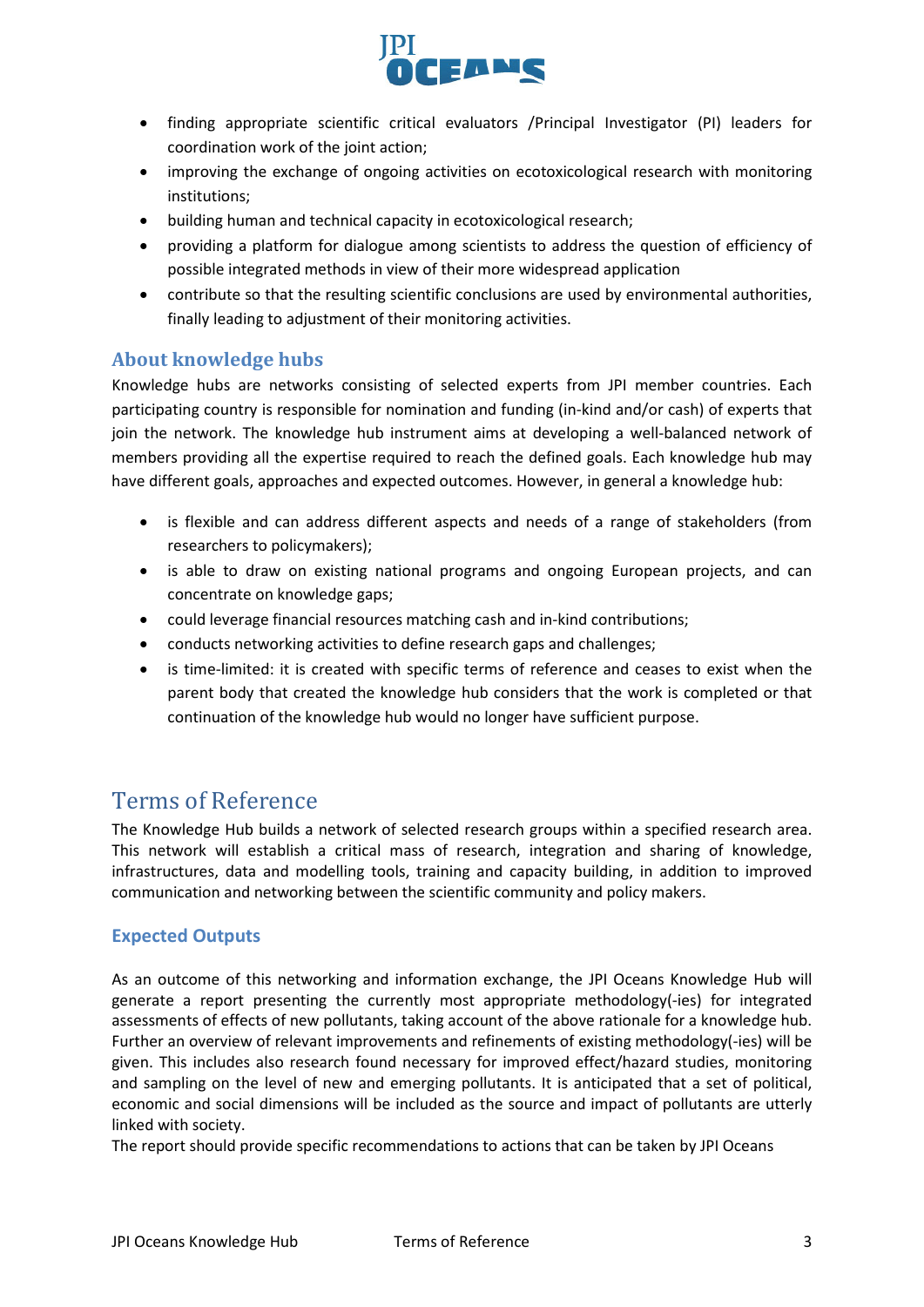

## <span id="page-3-0"></span>**Alignment**

JPI Oceans have a separate activity on Cumulative effects of Human Activities under the strategic area of Good Environmental Status. This action seeks to navigate through the complex suite of ideas on undertaking cumulative effects assessment to consolidate thinking around a set of common agreed principles that should improve compatibility between the inputs and outputs of different methods. This should enhance usability and comparability of approaches whilst not stifling future scientific innovation to accommodate new data, evidence and techniques. This activity does hence have clear relations to the JPI Oceans activity on integrated assessment and alignment should be ensured when and where relevant.

The JPI FACCE, JPI AMR and Water JPI have activities that are related to the needs and actions of JPI Oceans on integrated assessment of effects of new pollutants. JPI Oceans will take initiative to discuss and clarify potential for cooperation on how to ensure alignment and efficient use of resources among others related to coordinated mapping of available data and research infrastructure and mapping of available databases on toxicity and hazard profile of pollutants.

There is a need to have access to all data available on marine pollutants, especially from the REACH regulation. Possibilities of sharing with the European Chemical Agency (ECHA) and REACH results of the research developed in the frame of the JPI Oceans collaborations should be identified.

## <span id="page-3-1"></span>**Added-Value**

The knowledge hub on integrated assessment of effects of new pollutants will contribute to:

- bridging the gap (as regards application of new scientific knowledge and technological possibilities) among the scientific community as well as between the scientific and managerial communities
- fostering joint activities among scientists across various fields of science
- cooperation and collaboration across modelling communities
- facilitating access to relevant competencies for the purpose of discussing and agreeing upon (among others, and where necessary):
	- o communications; type of communications will be defined based upon message provided and the receiving part.
	- o definitions, example taking initiative to reach consensus on the definition of 'new pollutants', 'emerging pollutants', 'integrated assessment' etc.
	- o refinement needs of the integrated assessment methodology(-ies) and their applicability in policy contexts
	- o needs for mapping and access to available data on concentration and hazards
	- o necessary update of input and output format of data in relevant databases to ensure a format applicable in integrated assessment
	- o pilot studies for the purpose of developing and implementing methodology for characterisation of pollutants, threshold values and their hazard potential in a format that is applicable for integrated assessments
	- o potential research needs
	- o input to research calls that have relevance to the integrated assessment topic
	- o scheme for identification, listing and mapping of new (and emerging) pollutants to ensure inclusion into relevant monitoring programmes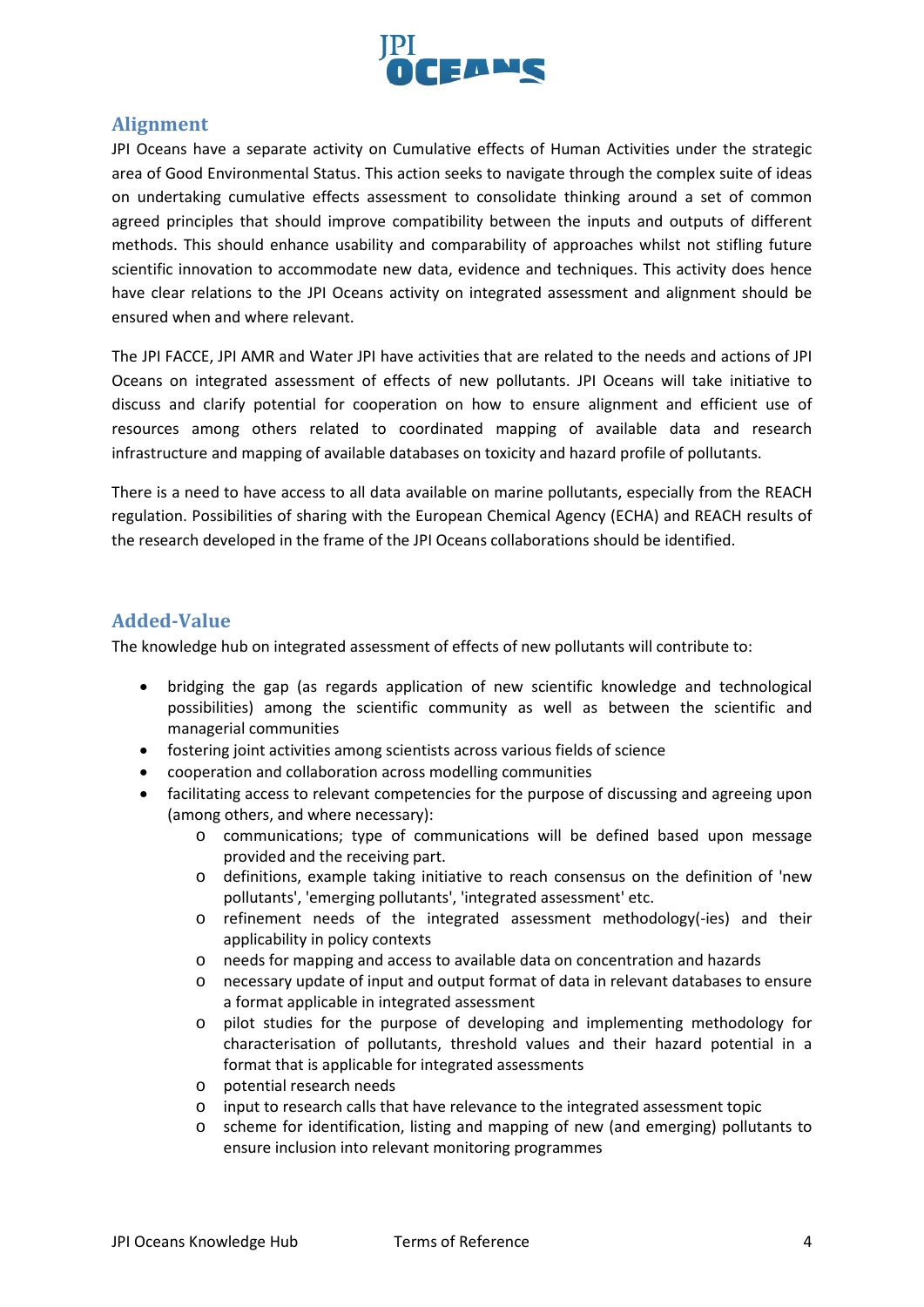

• Involvement of policy makers. Policy makers are the target user of the integrated assessment methodology and there is a need for early and active involvement by policy makers in the implementation and use of the methodology. There is an identified need for establishing communication lines with policy makers

## <span id="page-4-0"></span>**General Timeline**

The work of the knowledge hub is planned for a period of 24 months. The key milestones are:

- Approval of the Terms of reference at the JPI Oceans Management Board in October 2018, together with the constitution of an initial list of participating experts by the lead and participating countries.
- The first JPI Oceans Knowledge Hub (including additional participating experts identified after the MB of October 2018) will be set up with a kick off meeting in December 2018.
- Three more meetings of experts: two during 2019 and one in the first quarter of 2020
- Draft report from the knowledge hub to be presented to the Steering Committee in April 2020
- Report from the knowledge hub to be presented at the JPI Oceans Management Board meeting in autumn 2020.
- Recommendations for further work to be presented by the Steering Committee to the JPI Oceans Management Board meeting in autumn 2020
- Final report to be produced by December 2020

## <span id="page-4-1"></span>**Setting up the Knowledge Hub**

The knowledge hub should consist of competency and knowledge necessary to develop and implement an integrated assessment scheme. This implies that the hub should consist of both scientists as well as policy makers/management. This is due to the fact that integrated assessment among others aims to generate useful information for policy making. This implies that the representation of this knowledge hub will deviate from the general definition of knowledge hub applied by JPI Oceans.

The Hub will be the main body providing input on improvements, development needs and implementing an integrated assessment scheme. The process of improving the integrated assessment methodology will be a continuous activity. JPI Oceans will have the overall task of ensuring that the work is carried out while the knowledge hub will provide the necessary competence to ensure the quality of each phase in the process. It should be noted that the quality of input data to be applied by the integrated assessment scheme on effects of new pollutants is included in the term "methodology".

#### <span id="page-4-2"></span>Governance and Participation from Funding Organisations

#### Aug 2018 – December 2020:

Funding Organisations participating in the Knowledge Hub will compose the Steering Committee for the Knowledge Hub. The Knowledge Hub Steering Committee will oversee the activities of the Knowledge Hub and ensure their full integration in and complementarity with the overall JPI Oceans activities.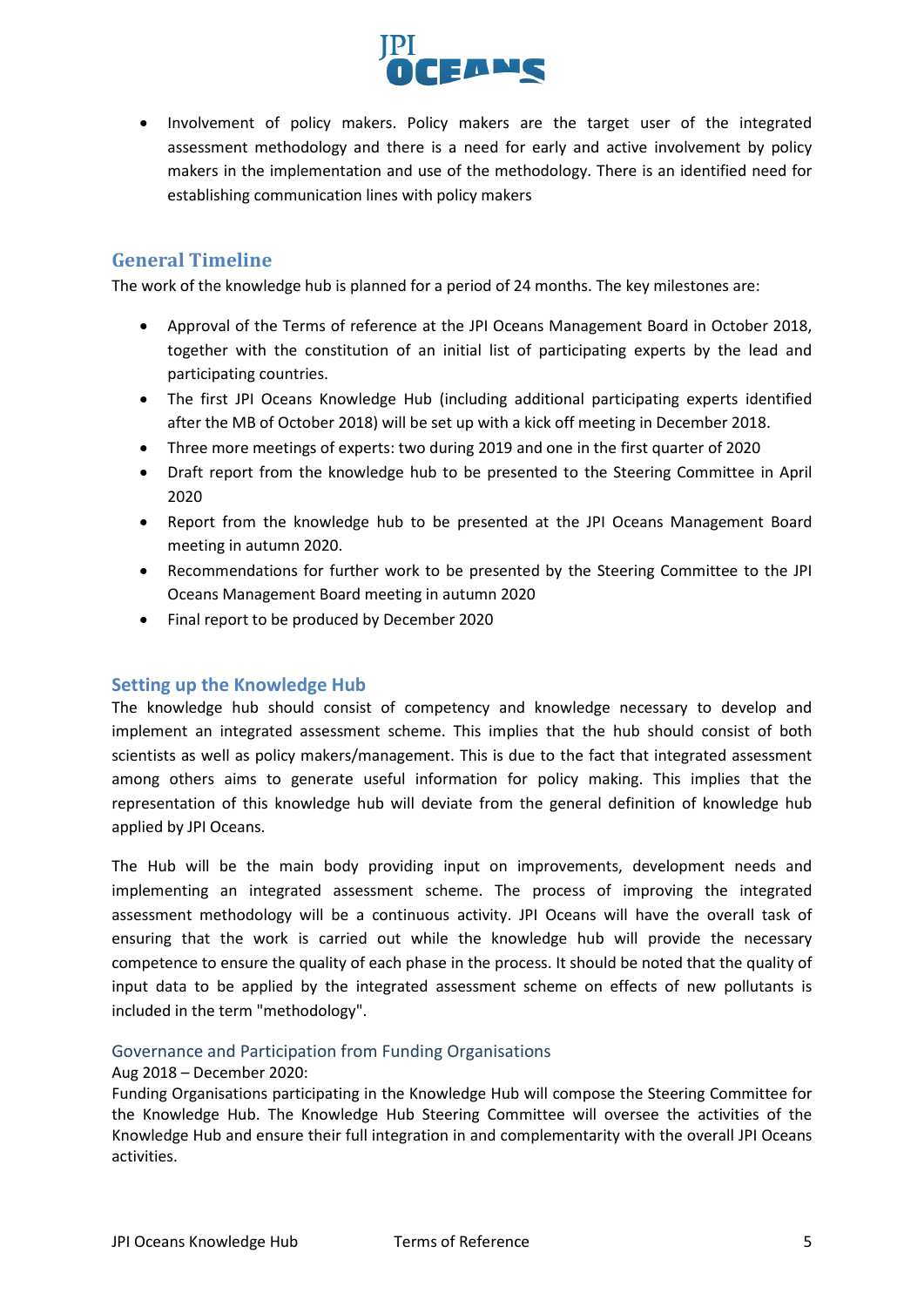

Costs associated with the Steering Committee activities (i.e. attendance at meetings, time, etc.) will be covered by the Funding Organisations of each participating country.

Funding Organisations interested in participating in this action are encouraged to confirm their commitment to JPI Oceans secretariat.

Currently the JPI Oceans secretariat noted the interest of the following countries:

Lead country: Spain & Norway

Supporting/participating countries: BE, DE, FR, SE, UK

## <span id="page-5-0"></span>Selection of experts

Aug – Oct 2018:

The initial size of the knowledge hub is expected to be 30 experts:

- Interested Funding Organisations select 1-2 experts from their country, who are involved in relevant EU/national projects, or in scientific activities of regional sea conventions or national WFD/MSFD implementation, to participate in the Knowledge Hub. The selection can be done according to the preferred national procedures.
- In addition to the needed scientific expertise this action requires participation of policymakers as integrated assessment methodology aims to generate useful information for policy making and decisions. Interested funding organisations select 1-2 representatives from relevant policymaking from their country.
- Each country can nominate a maximum of three experts.
- The Knowledge Hub Steering Committee will review the proposed list of experts to be invited to join the Knowledge Hub. The review will among others take into consideration the following criteria to decide whether additional experts are needed for a well-balanced knowledge hub:
	- o Researchers collaboration with stakeholders;
	- o Representation of stakeholders and their areas of interest;
	- o Disciplines covered.
	- o Geographical balance
	- o National infrastructure in place to support the group
	- o Organisations and initiatives working on integrated assessments

The Knowledge Hub will be chaired by a Coordinator selected among the nominated experts (funded by one of the lead countries).

All participating funding organisations will finance the experts to attend meetings over project period, i.e. 2 meetings per year. Possible mechanisms include:

- Funding Organisation allocates additional funding to the national researchers involved or requests their national researchers reallocate a proportion of their current budget to cover Knowledge Hub-related activities.
- Funding Organisation covers the costs on a trip-by-trip basis as Expert Support in the short term.
- Meeting costs incurred in 2018 could possibly be covered partly by the CSA Oceans 2 project (Horizon 2020 Coordination and Support action) to support JPI Oceans in its implementation phase.
- Meeting costs will be covered on a rotating basis, with the host countries' funding agency covering the costs of lunch and meeting room.
- JPI Oceans will provide support via the Secretariat and publication on the JPI Oceans website.

## <span id="page-5-1"></span>Invitation of experts

Aug – Oct 2018: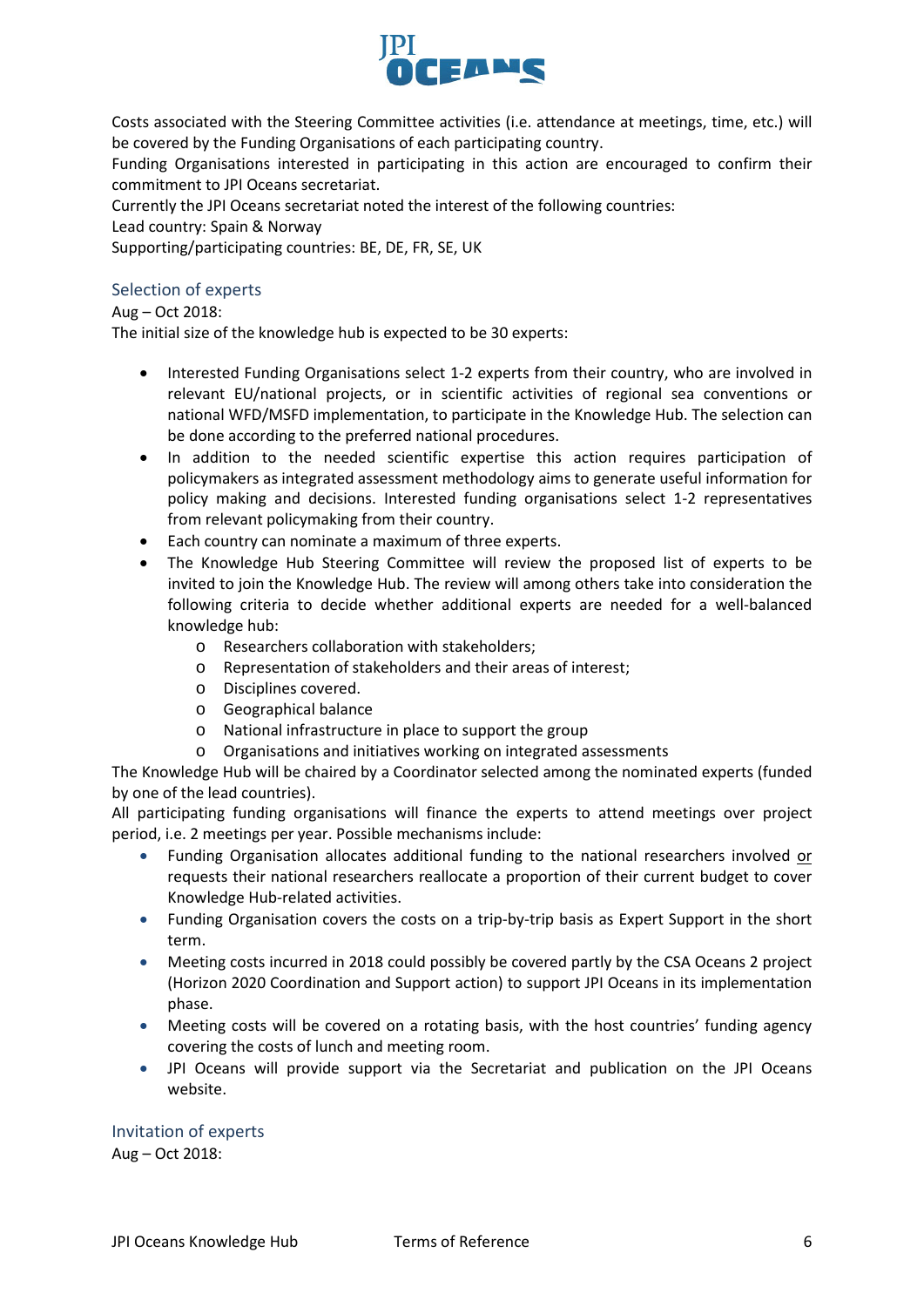

Knowledge Hub Steering Committee members will agree on an invitation template including the added value for experts as well as the expected activities and outputs sections in this document; and must agree on the invitation to the Kick Off meeting.

Participating funding organisations will send a confirmation to the selected experts, confirming their participation in the Knowledge Hub and the associated financial contribution they will receive for knowledge hub activities.

### <span id="page-6-0"></span>Knowledge Hub Kick-Off

The Knowledge Hub Kick-Off meeting will take place in December 2018.

Expected attendees include experts invited to participate in the Knowledge Hub and the Knowledge Hub Steering Committee members.

The objectives of the meeting are to:

- ensure that participants get to know each other
- review the scope and objectives of the knowledge hub
- determine the (most useful form of) outcome(s) of the knowledge hub
- provide clarification on the processes involved, etc.
- discuss and report on State of the Art, and identify the most critical parts in need of improvement in view of the knowledge hub's objectives
- discuss and work on an implementation plan
- establish how a KH coordinator will be identified among themselves as soon as possible, preferably a nomination should be undertaken during the kick-off meeting.

#### <span id="page-6-1"></span>Implementation Phase

Dec 2018 – April 2019:

Within 4 months after the kick-off workshop, the experts involved in the Knowledge Hub will be requested to prepare an implementation plan, providing an indicative timeframe, outlining how they will address the expected Knowledge Hub outputs.

4 meetings will be organised over the project period of 24 months. Side meetings to already planned JPI meetings could be considered, e.g. Networking on on-going projects workshops, Mid-term review meetings, JPI Oceans Conference.

The steering committee will meet as needs arise.

#### <span id="page-6-2"></span>**Monitoring**

The Steering Committee together with the coordinator(s) will monitor the progress of the Knowledge Hub to ensure that it achieves its objectives.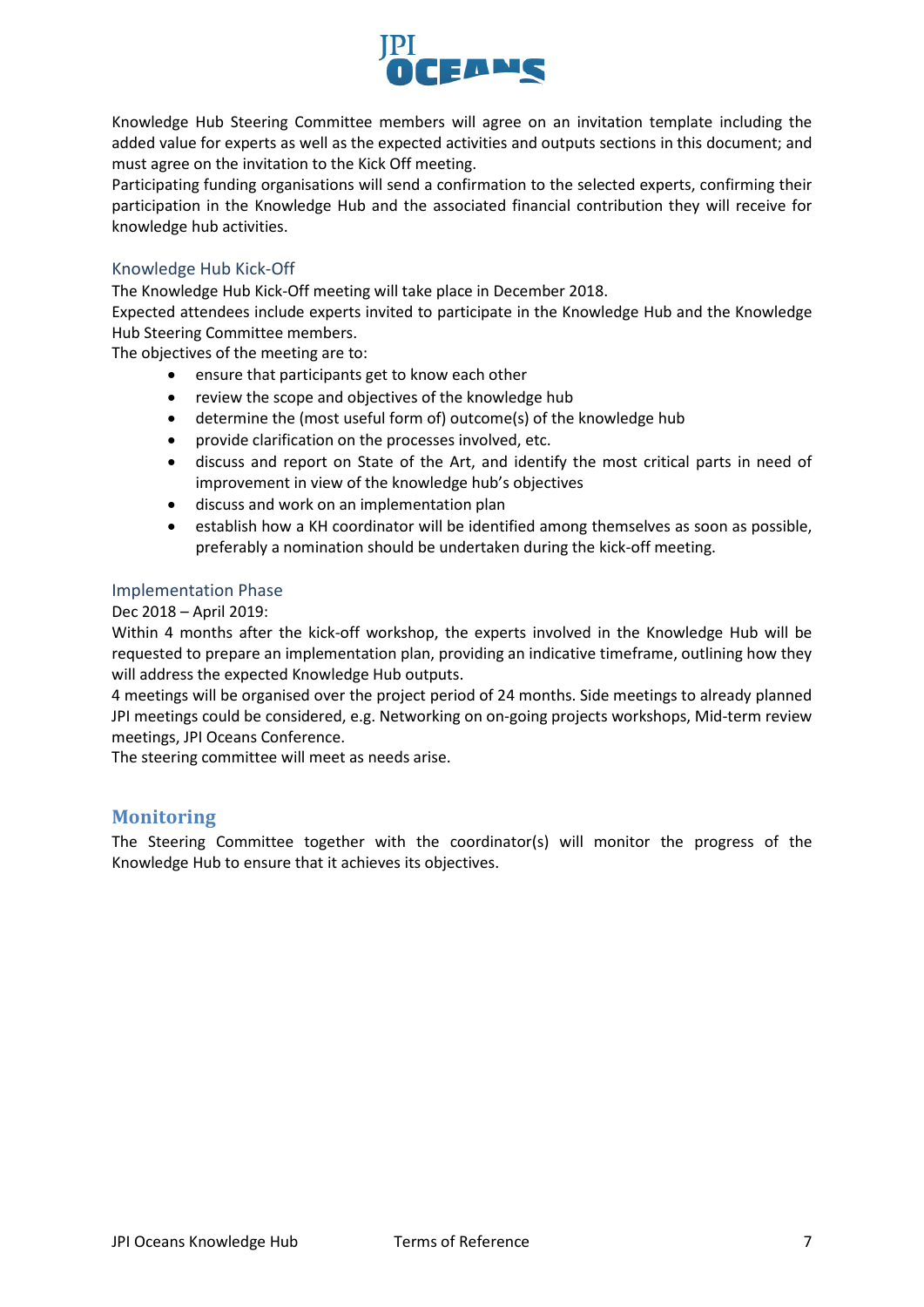

## **Definitions**

Integrated assessment modelling (IAM) or integrated modelling  $(IM)^{[a]}$  is a type of scientific [modelling](https://en.wikipedia.org/wiki/Scientific_modelling) often used by the [environmental sciences](https://en.wikipedia.org/wiki/Environmental_sciences) and [environmental policy](https://en.wikipedia.org/wiki/Environmental_policy) analysis. The modelling is integrated because environmental problems do not respect the borders between academic disciplines. Integrated assessment models therefore integrate knowledge from two or more domains into a single framework. Integrated modelling is referred to as assessment because the activity aims to generate useful information for policy making, rather than to advance knowledge for knowledge's sake. Integrated assessment modelling is that part of integrated assessment that relies on the use of numerical models.

Notable centers of integrated assessment modelling are **IIASA**, [MIT,](https://en.wikipedia.org/wiki/MIT) Netherlands Environmental [Assessment Agency,](https://en.wikipedia.org/wiki/Netherlands_Environmental_Assessment_Agency) and [International Futures.](https://en.wikipedia.org/wiki/International_Futures)

COMMISION DECISION (EU) 2017/848 of 17 May 2017 laying down criteria and methodological standards on good environmental status of marine waters and specifications and standardised methods for monitoring and assessment, and repealing Decision 2010/477/EU (Text with EEA relevance)

<http://eur-lex.europa.eu/legal-content/EN/TXT/PDF/?uri=CELEX:32017D0848&from=ES>

#### NORMAN definition of emerging pollutants:

**"Emerging pollutants"** can be defined as pollutants that are currently not included in routine monitoring programmes at the European level and which may be candidates for future regulation, depending on research on their (eco)toxicity, potential health effects and public perception and on monitoring data regarding their occurrence in the various environmental compartments.

#### <http://www.norman-network.net/?q=node/19>

The term 'pollutant' is equivalent to that of a contaminant that can appear in environmental concentrations leading to pollution effects. Use of the term 'pollutant' does not imply existence of actual pollution by that substance.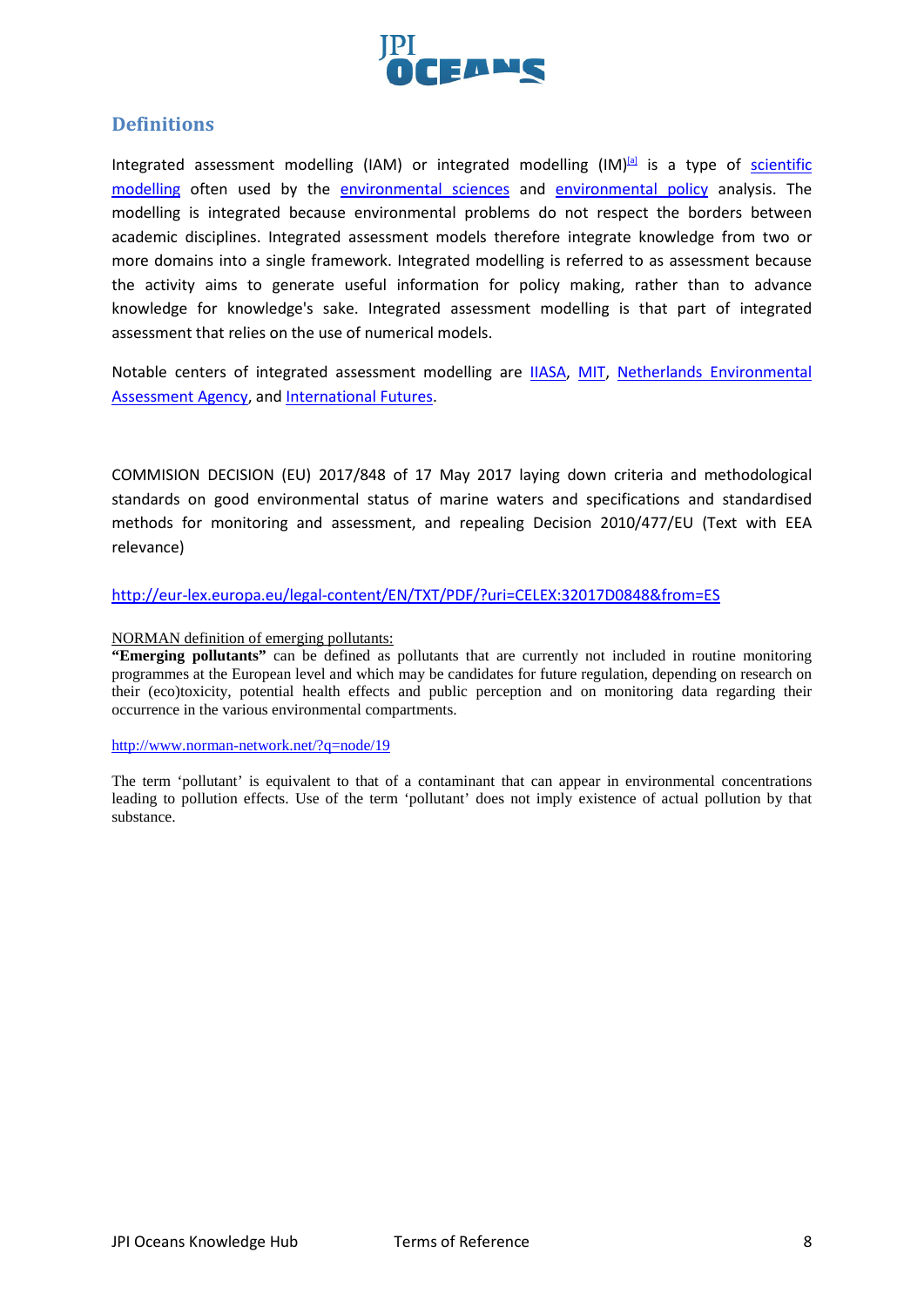

# <span id="page-8-0"></span>Appendix

The following is a list of activities of the JPI Oceans Knowledge Hub which will be carried out to the extent required to reach the objectives:

### **Identification of integrated assessment methodology**

The first major task of the knowledge hub will be to identify, from literature and known case studies, the most appropriate integrated assessment methodology(-ies) present today for the purpose of testing. In selecting methodology(-ies), the factors determining their compatibility with regulatory context(s), or their potential other benefits/costs, will be discussed.

### **Definition of input data to be applied in the integrated assessment methodology**

The next major task for the knowledge hub will be to identify necessary input data and their sources to be able to run the integrated assessment methodology(-ies), such as:

- a) description of necessary work/study that must be undertaken to ensure that a methodology for characterisation of pollutants, threshold values and their hazard potential in a format that is applicable for integrated assessments is developed and implemented
- b) description of statistical requirements in relation to management of uncertainty (related to all main sources of uncertainty, such as natural variability and analytical error) and depending on the intended use of the integrated assessment method (e.g. determination of relative risk, of trends, ...)
- c) design of other long-term monitoring and mapping programme requirements in relation to ensuring necessary data quantity and quality on sources, hazards, concentrations of new pollutants. Increase of collaborative and targeted monitoring efforts in Marine Strategy Framework Directive and Water Framework Directive contexts should be aimed for.
- d) development and implementation of new techniques for the analysis of marine emerging pollutants, as e.g. target screening

#### **Identify users of the integrated assessment methodology**

In this process, the knowledge hub will identify and establish contact with the potential users of the methodology and the output thereof and aim at their involvement at useful stages during the work of the knowledge hub.

#### **Identify test sites/regions**

Identify test sites/regions (geographical spread) for the purpose of implementing the test scheme of the methodology(-ies).

#### **Identify refinement needs of the integrated assessment methodology(-ies)**

- a. Promote pilot studies for
	- i. defining criteria for identification of key species (biological)
	- ii. actual identification of key species applying the defined criteria